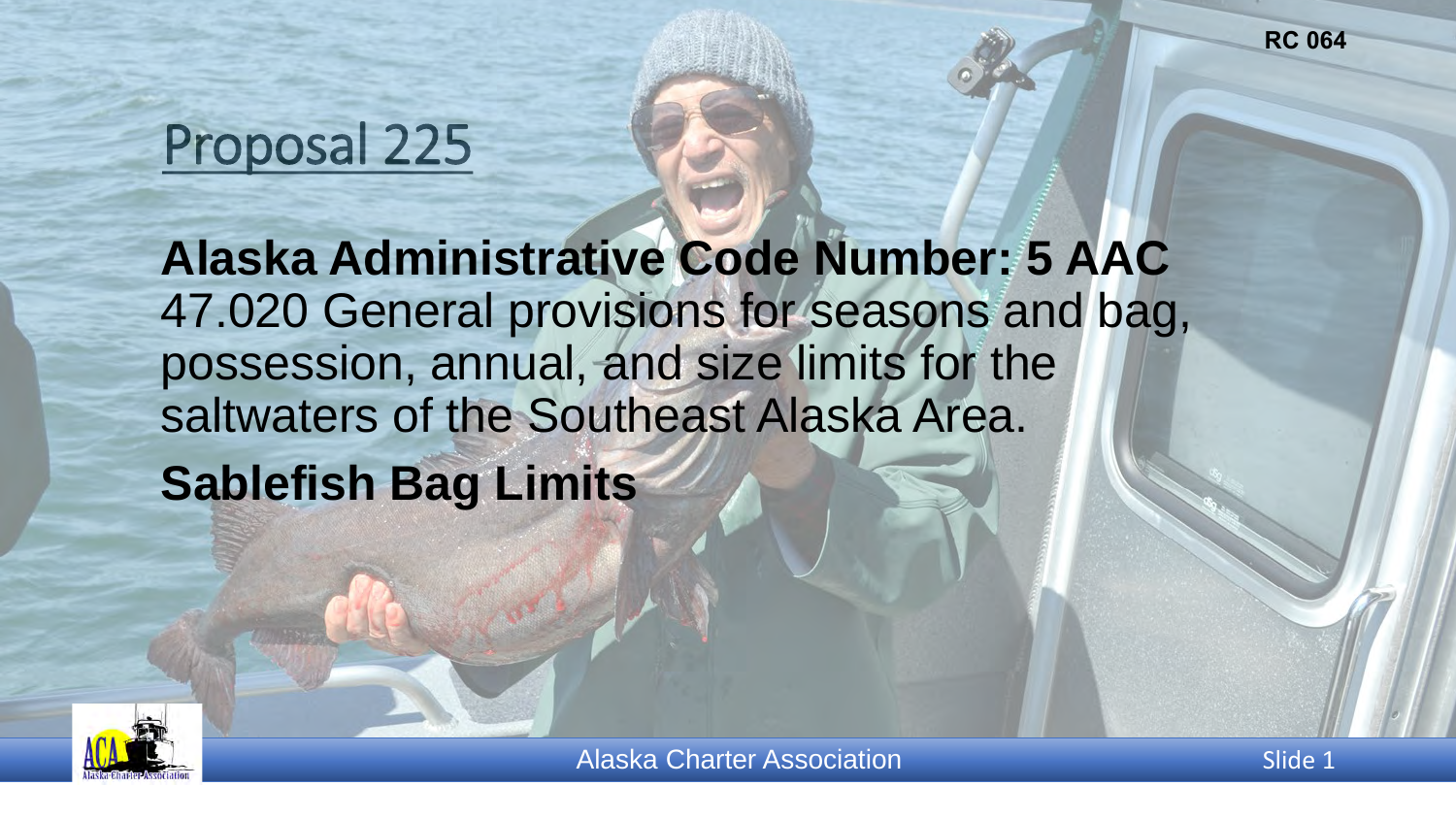## Proposal 225 Revision

 - Currently, there is No recreational TAC to achieve 1. Delete linking bag limits to sablefish ABC. through use of bag limits..

2. Proposal to apply to NSEI Subdistrict only.

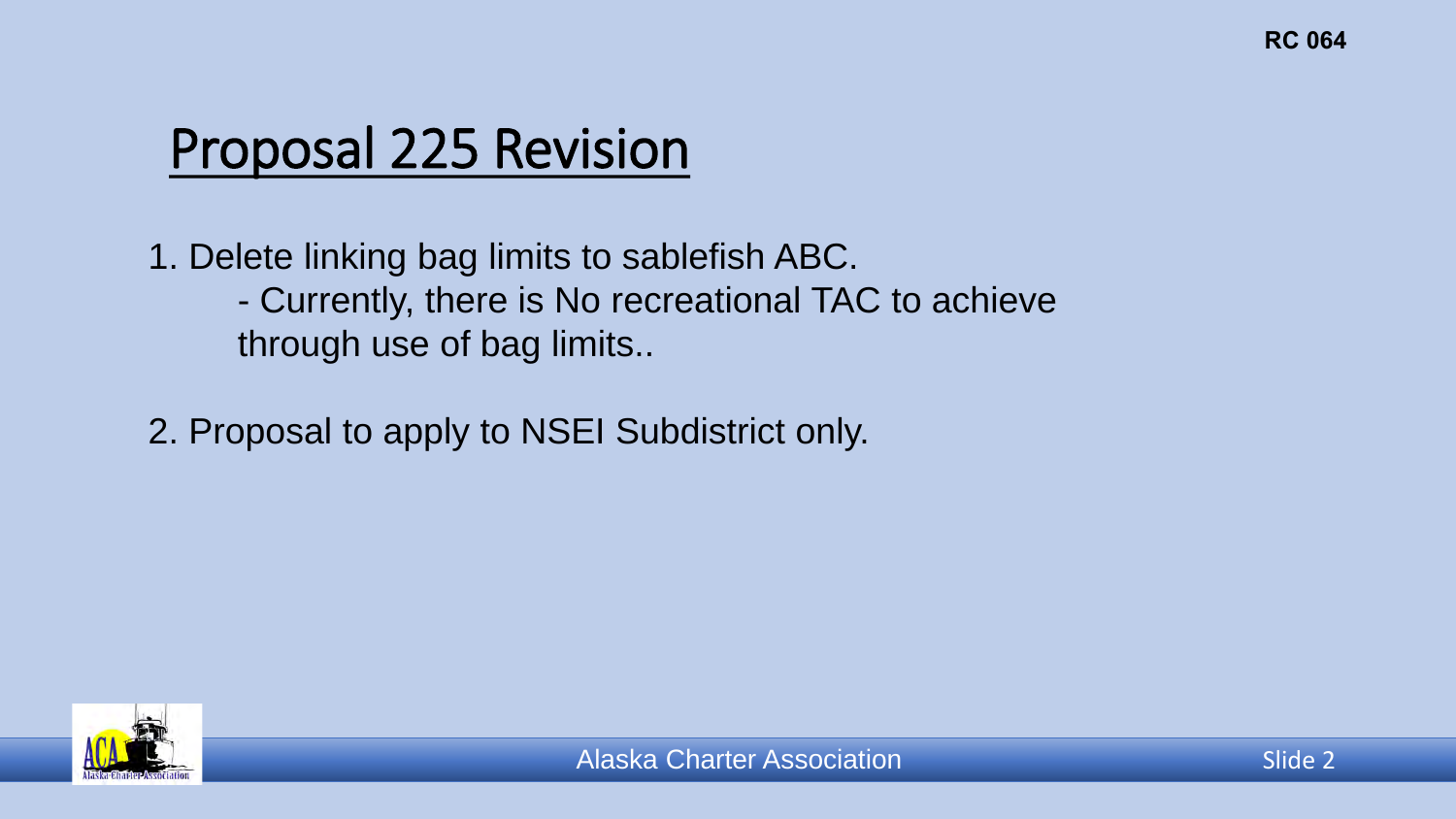# Proposal 225

#### **RESIDENT**

#### Set bag limit of four **six** fish; possession limit of four **six** fish; no size limit; no annual limit.

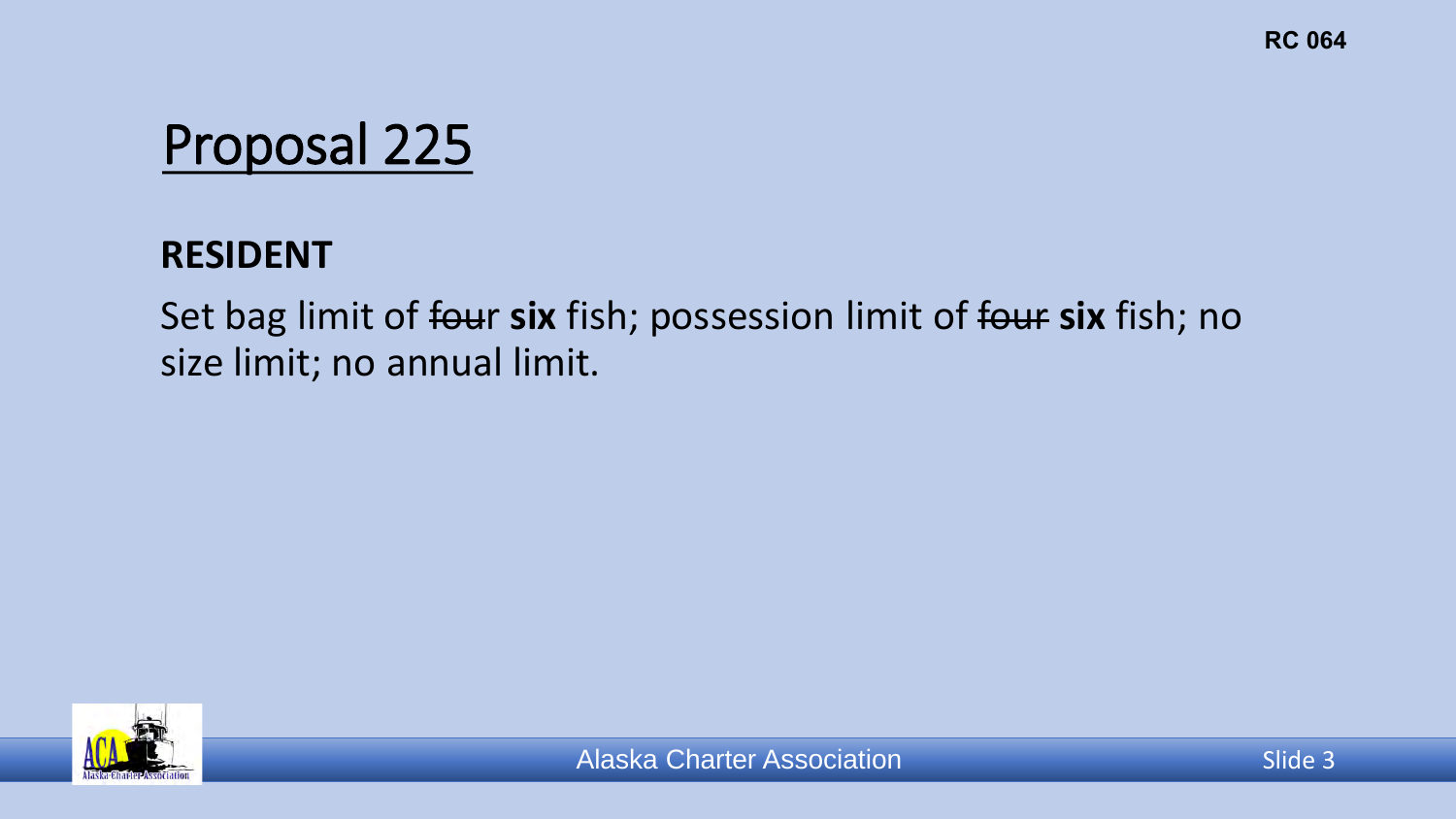# Proposal 225

#### **RESIDENT**

 Set bag limit of four **six** fish; possession limit of four **six** fish; no size limit; no annual limit.

### **NON-RESIDENT**

 Set bag limit of four **six** fish; possession limit of four **six** fish; no size limit; annual limit of eight **twelve** fish.

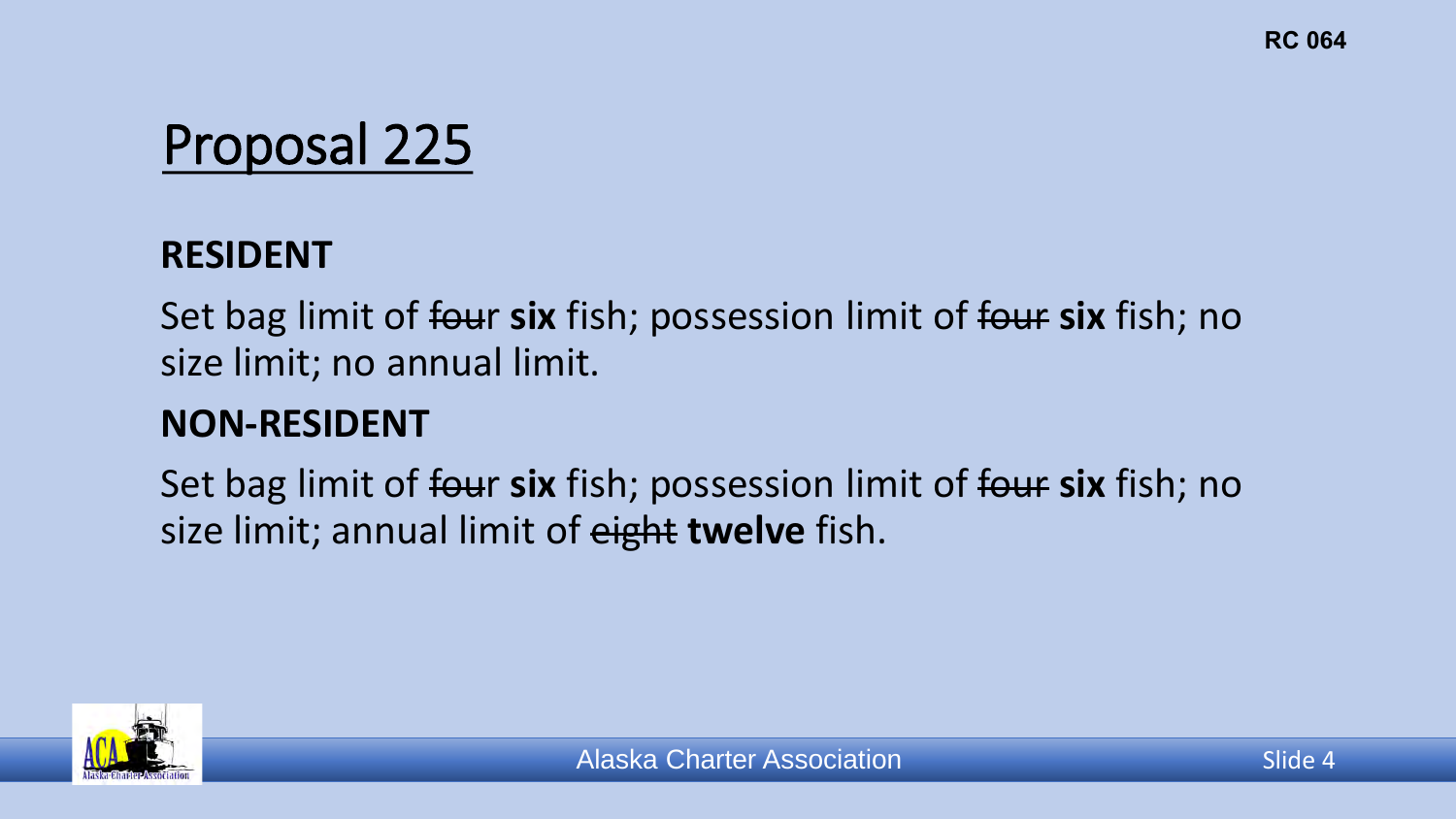#### Northern Southeast Inside (NSEI) Subdistrict Sablefish Decrements 2015 - 2020 (Ibs)

| <b>Voar</b> | 20151 | 20161 | 20171 | 20181 | 2019 |  |
|-------------|-------|-------|-------|-------|------|--|
|             |       |       |       |       |      |  |
|             |       |       |       |       |      |  |
|             |       |       |       |       |      |  |
|             |       |       |       |       |      |  |
|             |       |       |       |       |      |  |

Data provided by ADF&G

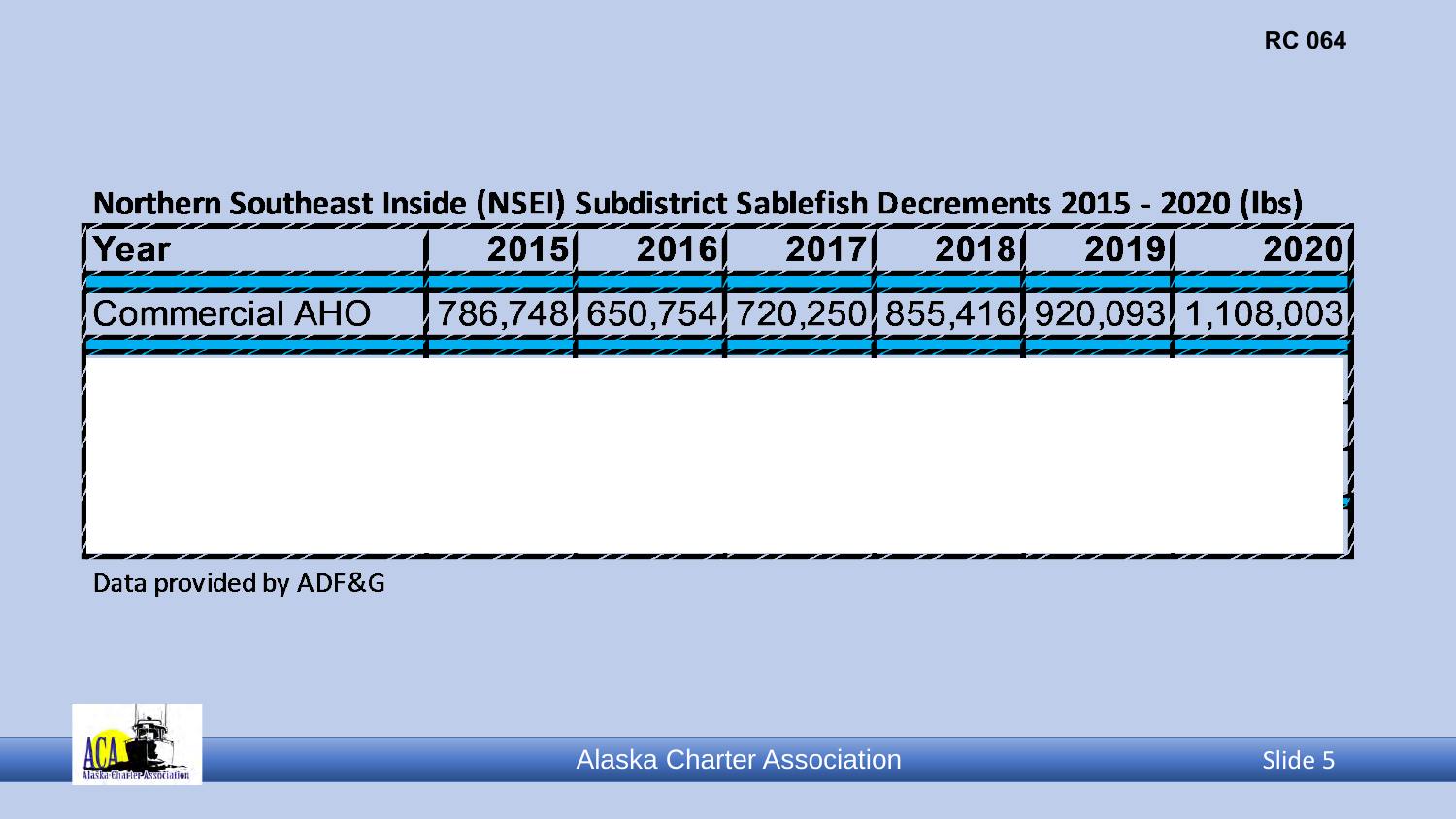#### Northern Southeast Inside (NSEI) Subdistrict Sablefish Decrements 2015 - 2020 (lbs)

| l Year                | 2015   | 20161         | 20171 | 20181 | 2019                    |                                                   |
|-----------------------|--------|---------------|-------|-------|-------------------------|---------------------------------------------------|
| <b>Commercial AHO</b> |        |               |       |       |                         | 786,748 650,754 720,250 855,416 920,093 1,108,003 |
| <b>Guided Sport</b>   | 51,910 | 44.509        |       |       | 43,656/ 41,179/ 33,135/ | 35.004                                            |
| <b>Unguided Sport</b> | 5.212  | 7.015         | 3.911 |       | $5,872$ 11.340          |                                                   |
| Sport Combined        |        | 57.122 51.524 |       |       | 47,567, 47,051, 44,475, |                                                   |

**Data provided by ADF&G** 

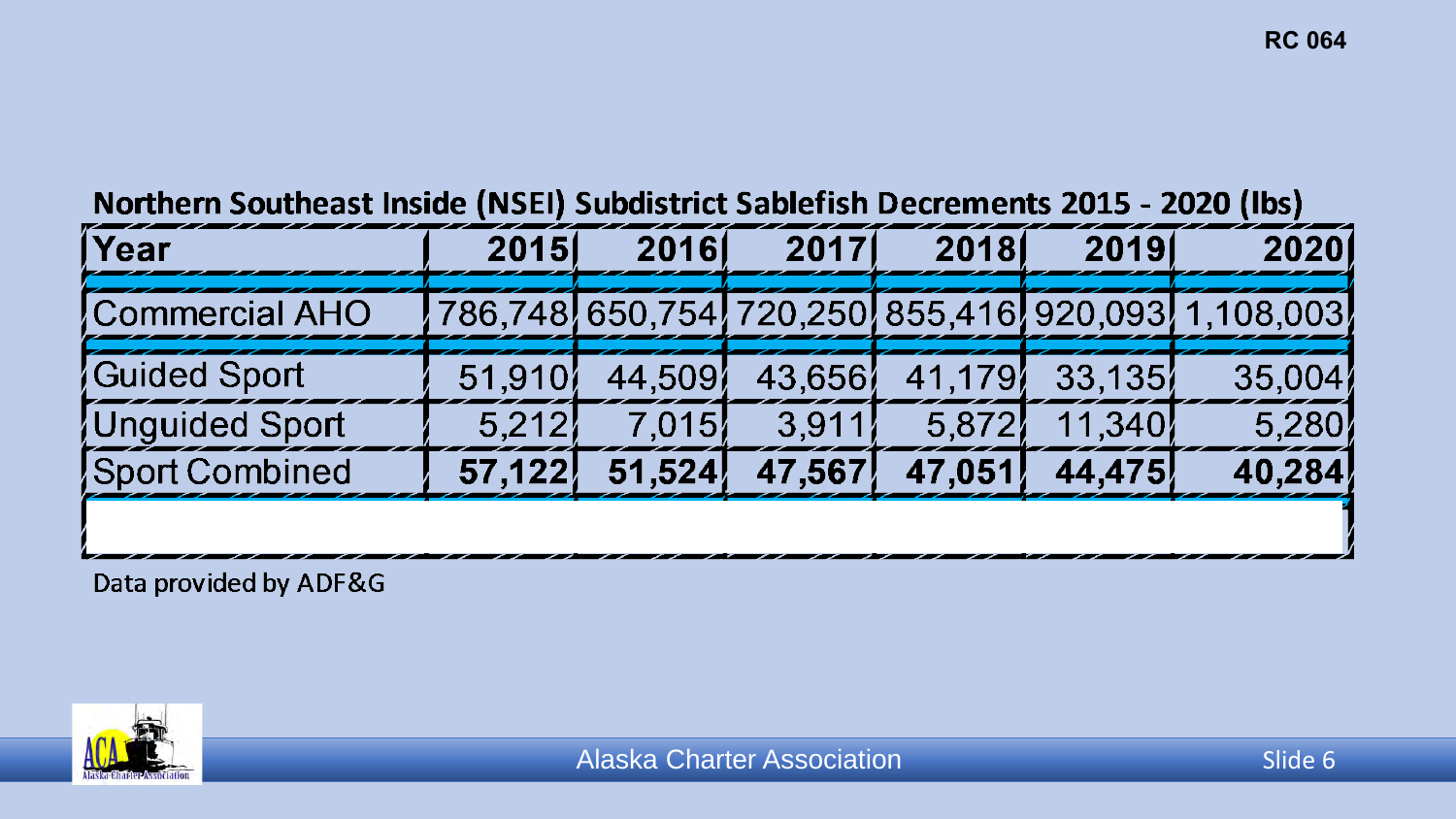Northern Southeast Inside (NSEI) Subdistrict Sablefish Decrements 2015 - 2020 (lbs)

| <b>TYear</b>                         | 2015 | 2016 | 2017 | 2018                                                                   | 20191          | 2020                                              |
|--------------------------------------|------|------|------|------------------------------------------------------------------------|----------------|---------------------------------------------------|
| <b>Commercial AHO</b>                |      |      |      |                                                                        |                | 786,748 650,754 720,250 855,416 920,093 1,108,003 |
| <b>Guided Sport</b>                  |      |      |      | 51,910 44,509 43,656 41,179 33,135                                     |                | $-35,004$                                         |
| <b>Unguided Sport</b>                |      |      |      | $\begin{bmatrix} 5,212 & 7,015 & 3,911 & 5,872 & 11,340 \end{bmatrix}$ |                | 5,280                                             |
| <b>Sport Combined</b>                |      |      |      | 57,122, 51,524, 47,567, 47,051, 44,475,                                |                | 40,284                                            |
| % Sport/Commercial 7.26% 7.92% 6.60% |      |      |      |                                                                        | $5.50\%$ 4.83% | $3.64\%$                                          |

Data provided by ADF&G

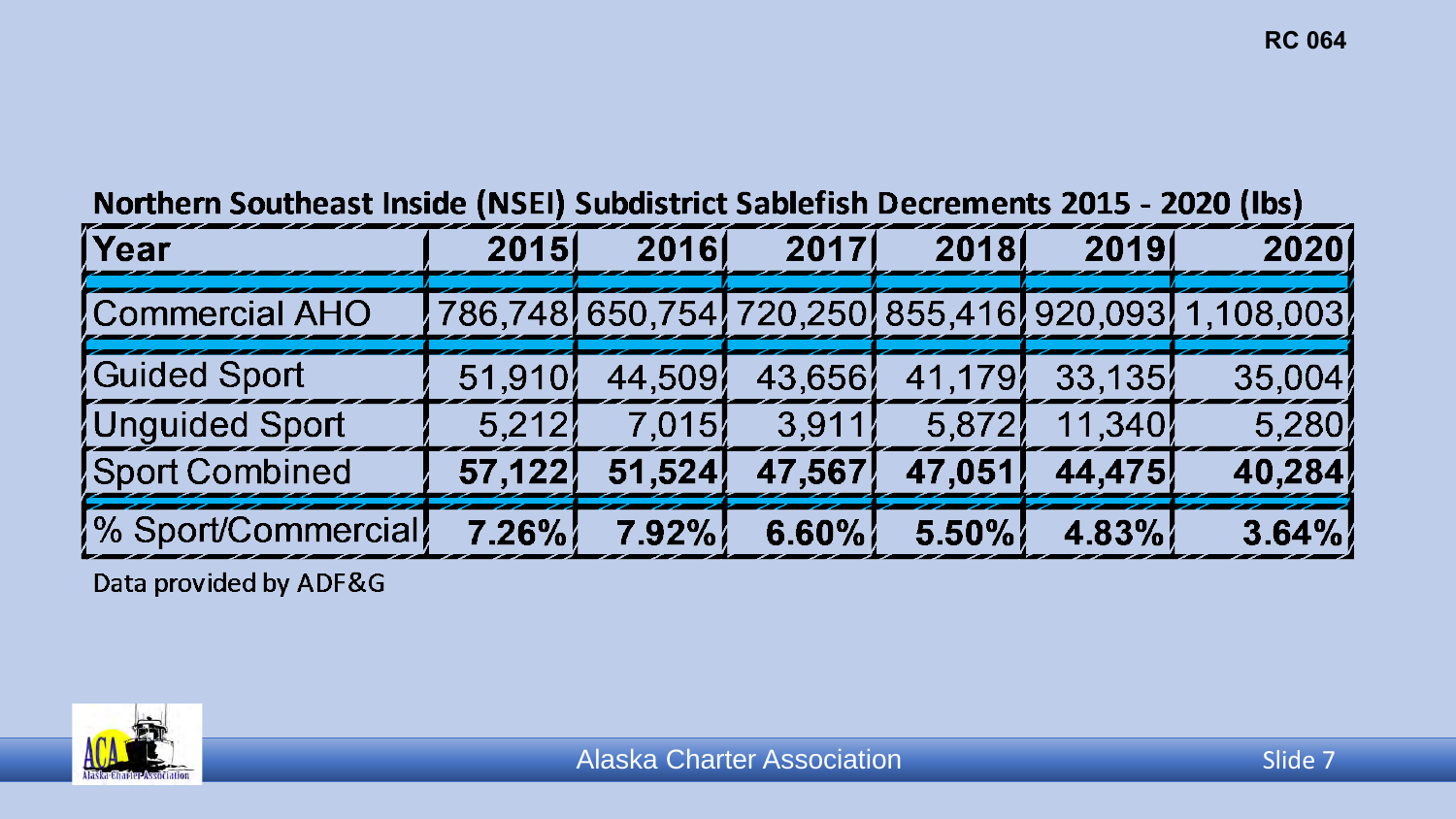**Commercial and Sport Sablefish Decrements for Northern** Southeast Inside (NSEI) Subdistrict, 2015 - 2020





**Alaska Charter Association**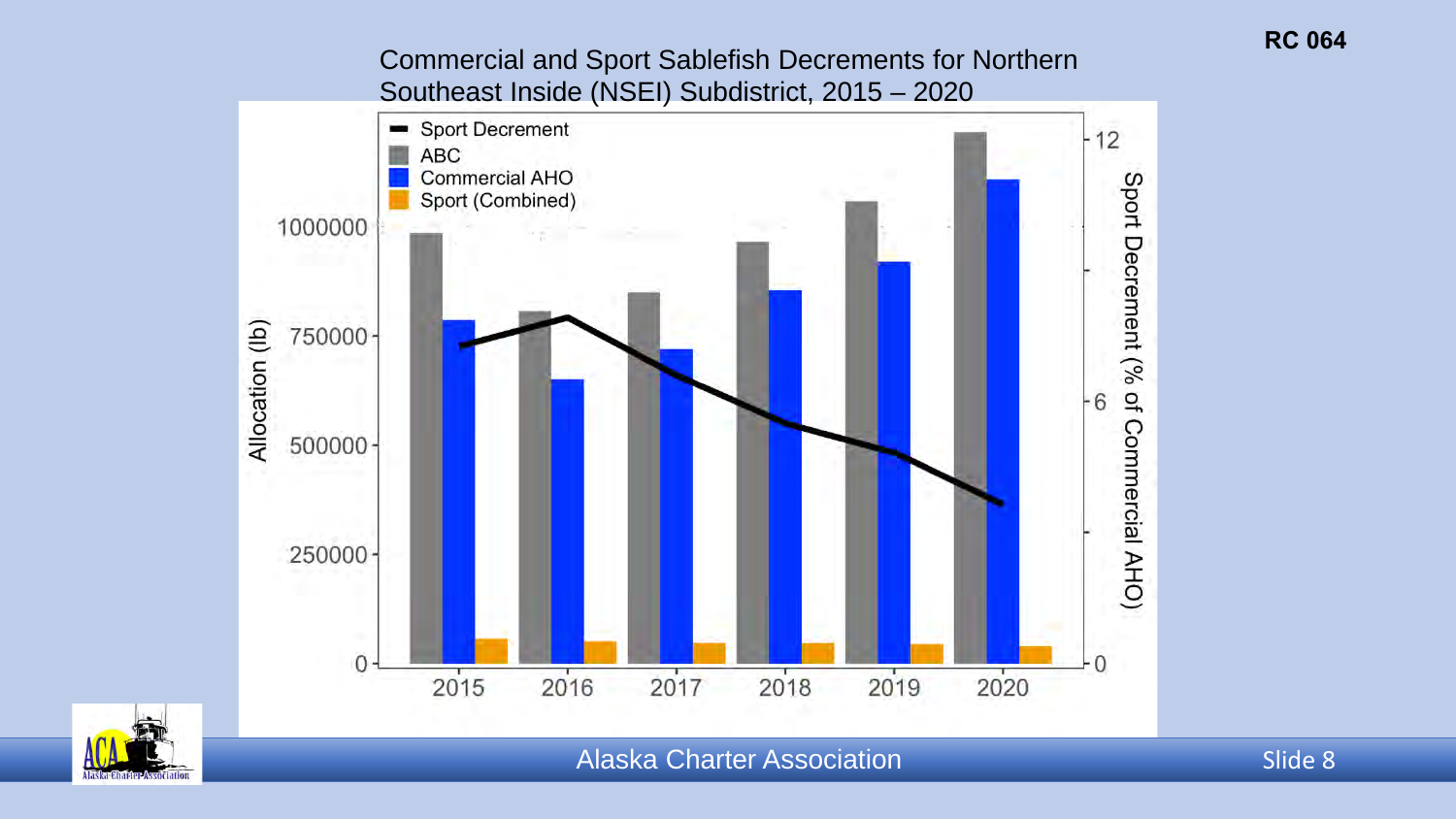Mean Sablefish weight (kg) as estimated from the Northern Southeast Inside (NSEI) subdistrict longline survey





Alaska Charter Association Number 2012 1994 Slide 9

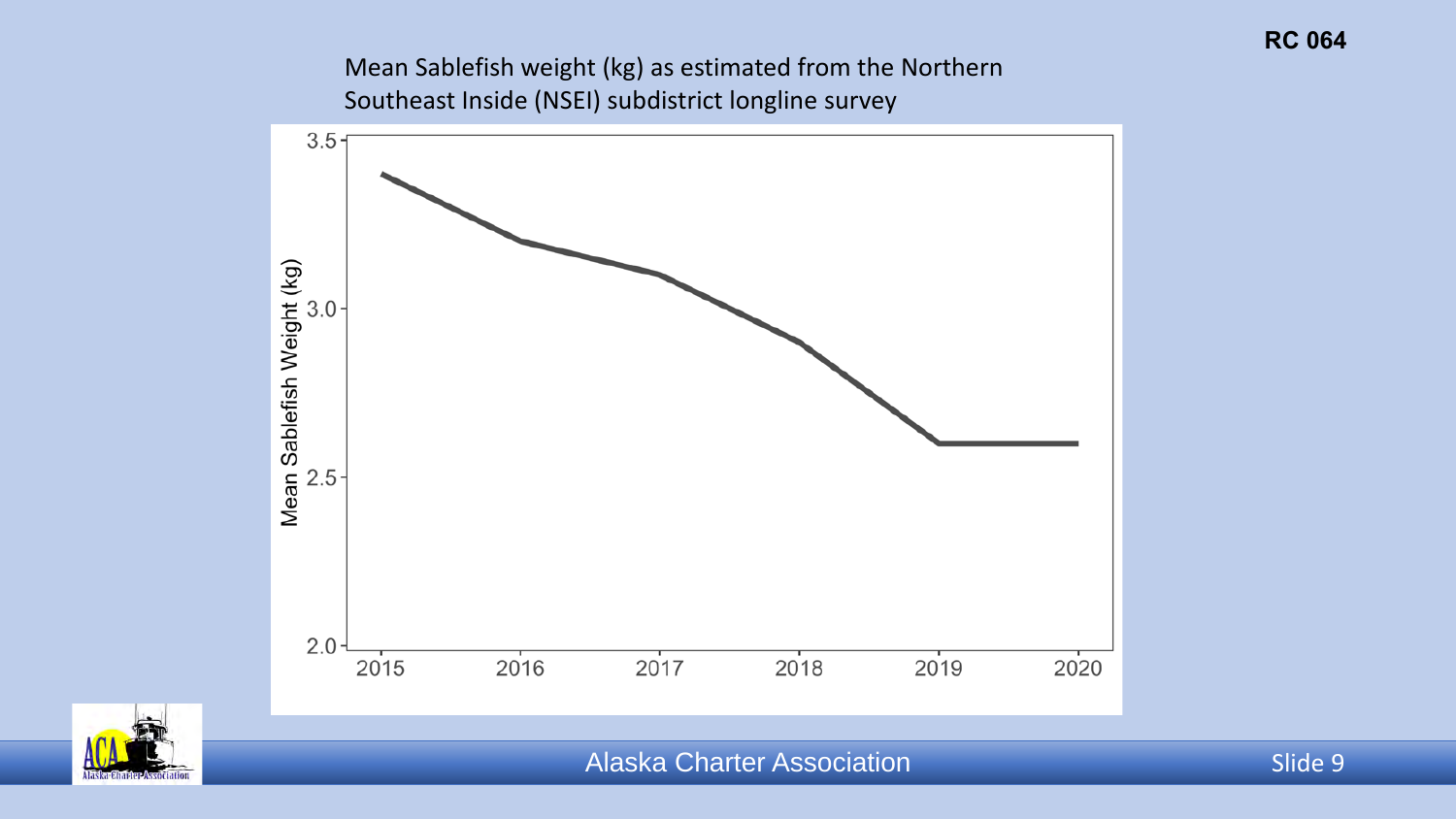| <b>Guided Sport Harvest under 6 Fish</b><br>Daily Bag Limit (lbs) |           |  |  |  |
|-------------------------------------------------------------------|-----------|--|--|--|
| <b>NSEI Guided Ave</b>                                            |           |  |  |  |
| Harvest 2010-                                                     |           |  |  |  |
| 2019                                                              | 39,083    |  |  |  |
| Bag Limit of 6<br><b>Estimated Harvest</b>                        | 11,842    |  |  |  |
| <b>TOTAL</b>                                                      | 50,925    |  |  |  |
| <b>NSEI 2020 AHO</b>                                              | 1,108,003 |  |  |  |
| <b>Guided % of AHO</b>                                            | 4.60%     |  |  |  |

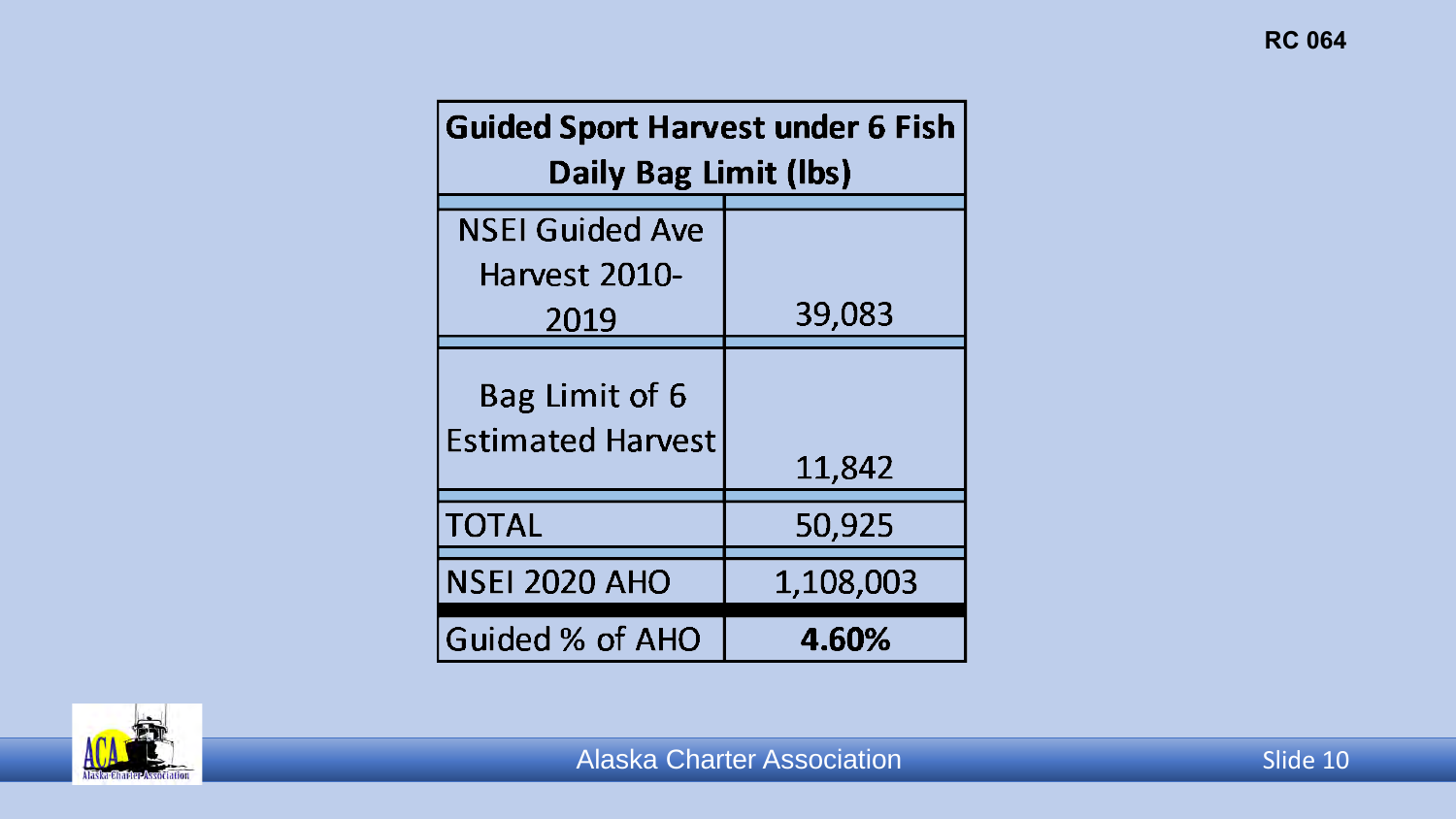

#### **RESIDENT**

 Set bag limit of four **six** fish; possession limit of four **six** fish; no size limit; no annual limit.

#### **NON-RESIDENT**

 Set bag limit of four **six** fish; possession limit of four **six** fish; no size limit; annual limit of eight **twelve** fish.